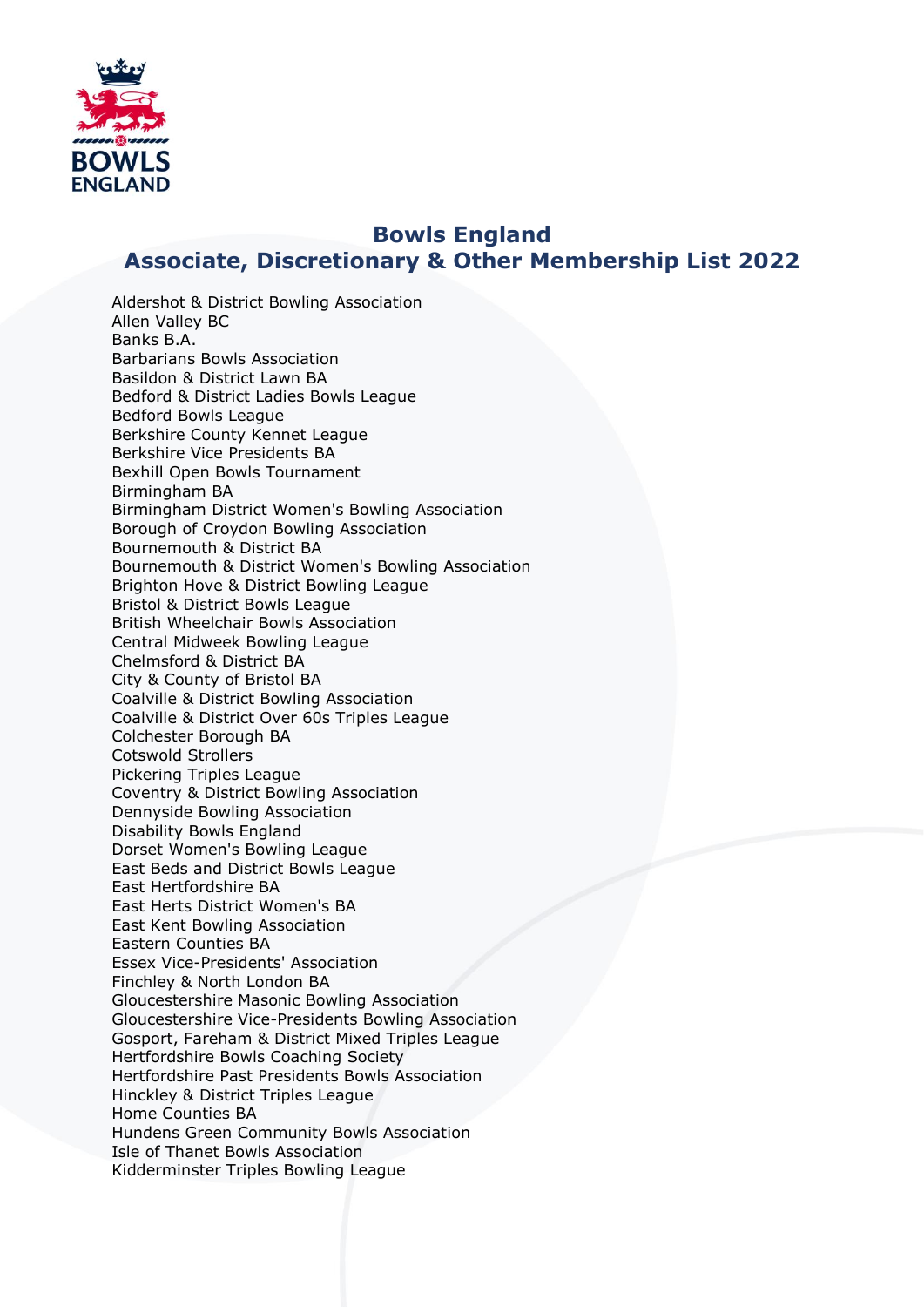

Ladies South West Counties League Leicester & District Bowls League Letchworth and District Bowling Association London Bowling Secretaries Association London English Bowling Association. London Parks BA London Scottish BA London Welsh Bowling Association Lowestoft Blind Bowls Club Luton & District Ladies Triples League Maccabi Lawn Bowls Association Medway BA Midland England League Milton Park Bowls Association Mining Division Bowling League New Forest B.A. New Forest Women's Bowling Association North East Bristol Bowls League North Herts Women's Bowls Association North London (Thursday) BA North West Essex Bowling Association North West Kent Bowls Leagues North Yorkshire Bowls League Northern Counties League Nor-West Wilts Ladies Bowling League Norwich Visually Handicapped BC Oxfordshire Bowls League Oxfordshire Fire Service Bowls Association Plymouth & District Ladies Bowling League Plymouth & District Men's Bowling League Plymouth Visually Impaired Bowls Club Preston & District Blind Bowling Club Riviera Mixed Triples League Rugby BA Salisbury & District Bowling Association Salisbury & District Ladies Bowls League Shepway & District Bowling Association South Leicester Triples League South Middlesex Bowling Association South Warwickshire Bowls Association South Warwickshire Ladies B.A. Southampton & District BA Southampton & District Women's Bowling Association Southampton Open Bowls Tournament Southend & District BA St Albans & District BA St Albans & District Ladies Bowling Association Stratford Herald Ladies Triples League Sunderland & District BA Sunderland Women's Bowling Association Sutton & District BA